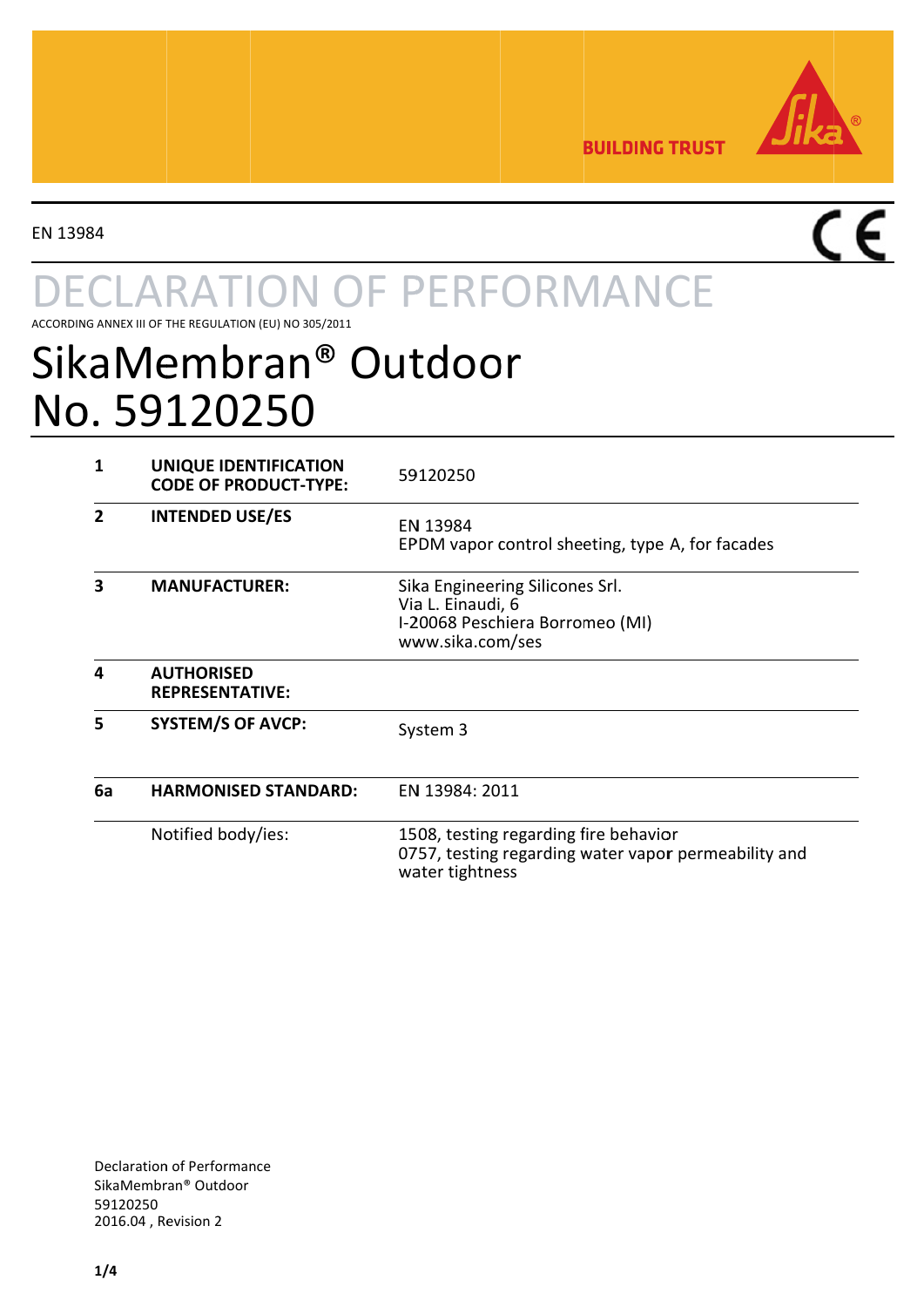$\overline{7}$ **DECLARED PERFORMANCE/S** 

| <b>Essential Characteristics</b> | Performance                | <b>Harmonised</b><br><b>Technical</b><br>Specification |
|----------------------------------|----------------------------|--------------------------------------------------------|
| Tensile strength                 | $\geq$ 5 N/mm <sup>2</sup> |                                                        |
| Elongation, ultimate             | >350%                      |                                                        |
| Water tightness 2 kPa            | pass                       |                                                        |
| Reaction to fire                 | Class E                    |                                                        |
| Durability (artificial ageing)   | pass                       | EN 13984                                               |
| Joint shear strength             | $\geq$ 50 N/50mm           |                                                        |
| Resistance to impact             | 150 mm                     |                                                        |
| Tear resistance (nail shank)     | $\geq$ 35 N                |                                                        |
| Resistance against Alkali        | pass                       |                                                        |
| Water vapor properties           | $\mu$ = 75'000             |                                                        |

### $\overline{\mathbf{R}}$ APPROPRIATE TECHNICAL DOCUMENTATION AND/OR -**SPECIFIC TECHNICAL DOCUMENTATION**

The performance of the product identified above is in conformity with the set of declared performance/s. This declaration of performance is issued, in accordance with Regulation (EU) No 305/2011, under the sole responsibility of the manufacturer identified above.

Signed for and on behalf of the manufacturer by:

Name: Ulli Mueller Function: Head Market Field Engineering At Zurich on 25 April 2016

Name: Caterina Malanchini **Function: CFO Manager** At Zurich on 25 April 2016

End of information as required by Regulation (EU) No 305/2011

**Declaration of Performance** SikaMembran® Outdoor 59120250 2016.04, Revision 2



**BUILDING TRUST**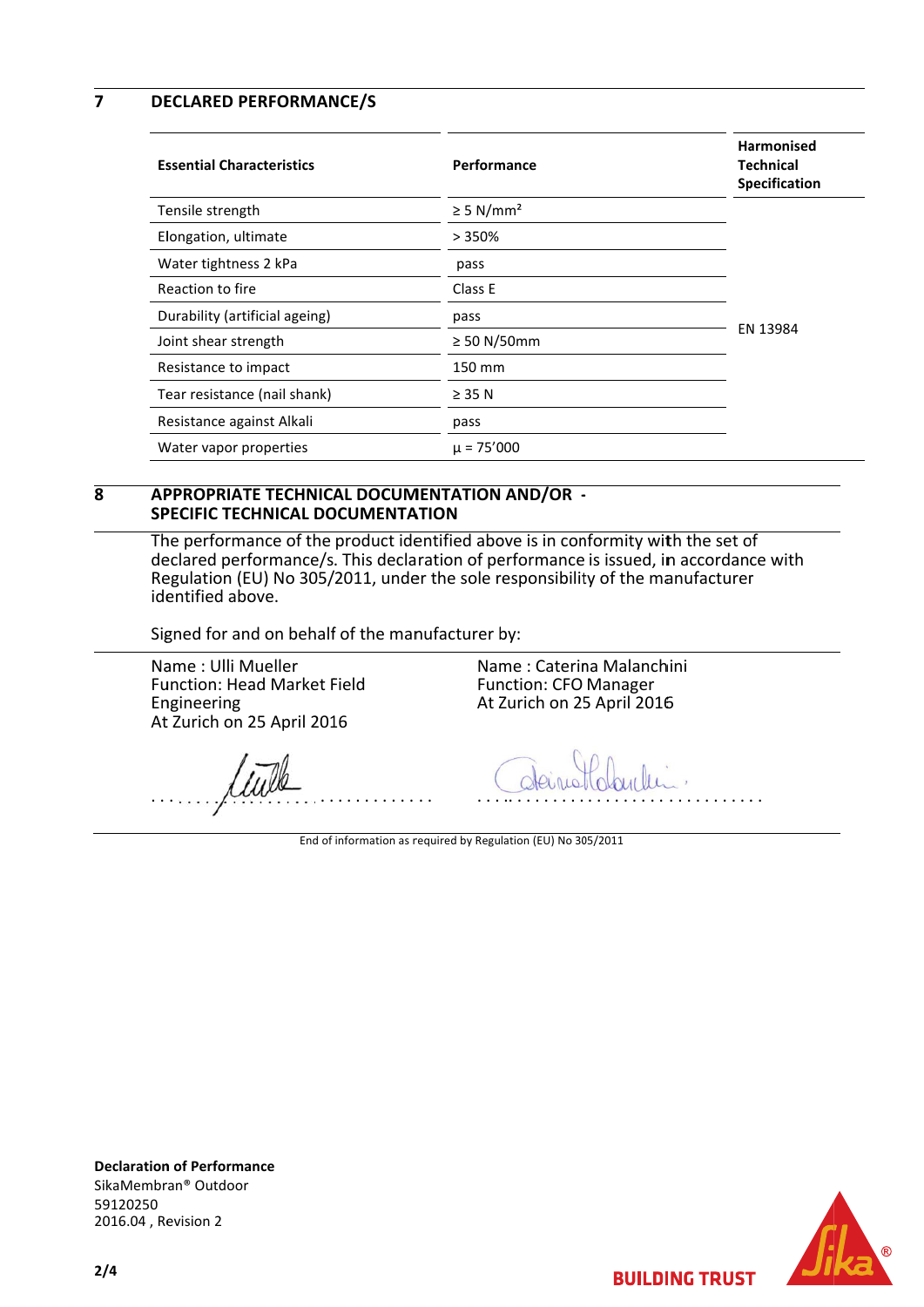|                                | 1508, 0757                                                   |
|--------------------------------|--------------------------------------------------------------|
|                                | 1117<br>11<br>59120250                                       |
|                                | EN 13984<br>EPDM vapor control sheeting, type A, for facades |
| Tensile strength               | $\geq$ 5 N/mm <sup>2</sup>                                   |
| Elongation, ultimate           | >350%                                                        |
| Water tightness 2 kPa          | pass                                                         |
| Reaction to fire               | Class E                                                      |
| Durability (artificial ageing) | pass                                                         |
| Joint shear strength           | $\geq 50$ N/50mm                                             |
| Resistance to impact           | 150 mm                                                       |
| Tear resistance (nail shank)   | $\geq$ 35 N                                                  |
| Resistance against Alkali      | pass                                                         |
| Water vapor properties         | $\mu$ = 75'000                                               |

### **http://dop.sika.com**

## **ECOLOGY, HEALTH AND SAFETY INFORMATION (REACH)**

For information and advice on the safe handling, storage and disposal of chemical products, users shall refer to the most recent Safety Data Sheet (SDS) containing physical, ecological, toxicological and other safety related data.

## **LEGAL NOTE**

The information, and, in particular, the recommendations relating to the application and end-use of Sika products, are given in good faith based on Sika's current knowledge and experience of the products when properly stored, handled and applied under normal conditions in accordance with Sikas recommendations. In practice, the differences in materials, substrates and actual site conditions are such that no warranty in respect of merchantability or of fitness for a particular purpose, nor any liability arising out of any legal relationship whatsoever, can be inferred either from this information, or from any written recommendations, or from any other advice offered. The user of the product must test the products suitability for the intended application and purpose. Sika reserves the right to change the properties of its products. The proprietary rights of third parties must be observed. All orders are accepted subject to our current terms of sale and delivery. Users must always refer to the most recent issue of the local Product Data Sheet for the product concerned, copies of which will be supplied on request.

**Declaration of Performance** SikaMembran® Outdoor 59120250 2016.04 , Revision 2